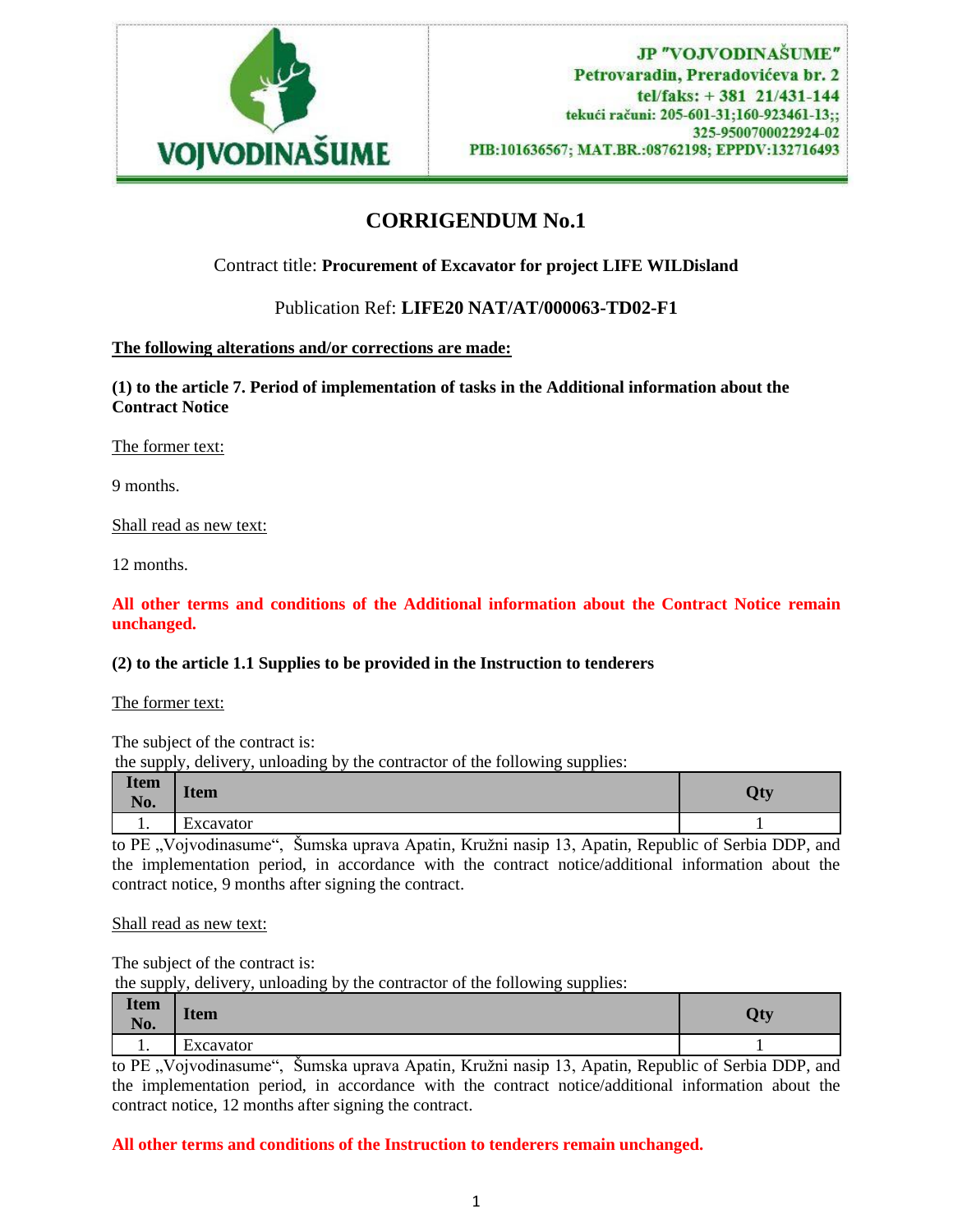

## **(3) to the article 1 Subject in the Draft Contract**

## The former text:

The subject of the contract shall be:

the supply, delivery, unloading by the contractor of the following supplies:

| <b>Item</b><br><b>BI</b><br>N <sub>0</sub> . | <b>Item</b>                           | Tre <sup>1</sup><br>x. |
|----------------------------------------------|---------------------------------------|------------------------|
| . .                                          | $\overline{\phantom{0}}$<br>Excavator |                        |

The place of acceptance of the supplies shall be PE "Vojvodinasume", Šumska uprava Apatin, Kružni nasip 13, Apatin, Republic of Serbia, the time limits for delivery shall be 9 months and the Incoterm applicable shall be DDP<sup>1</sup>. The implementation period of tasks shall run from signing the contract to date for provisional acceptance.

### Shall read as new text:

The subject of the contract shall be:

the supply, delivery, unloading by the contractor of the following supplies:

| <b>Item</b><br><b>BT</b><br>N <sub>0</sub> . | <b>Item</b>    | $\mathbf{p}$<br>∼ |
|----------------------------------------------|----------------|-------------------|
| . .                                          | ∽<br>Excavator |                   |

The place of acceptance of the supplies shall be PE "Vojvodinasume", Šumska uprava Apatin, Kružni nasip 13, Apatin, Republic of Serbia, the time limits for delivery shall be 12 months and the Incoterm applicable shall be  $DDP<sup>2</sup>$ . The implementation period of tasks shall run from signing the contract to date for provisional acceptance.

## **All other terms and conditions of the Draft Contract remain unchanged.**

## **(4) to the article 19 Period of implementation of the tasks in the Special Conditions**

### The former text:

The period of implementation of the tasks of the contractor shall be 9 months from the commencement date.

### Shall read as new text:

The period of implementation of the tasks of the contractor shall be 12 months from the commencement date.

**All other terms and conditions of the Special Conditions remain unchanged.**

<sup>&</sup>lt;sup>1</sup> DDP (Delivered Duty Paid) - Incoterms 2020 International Chamber of Commerce <http://www.iccwbo.org/incoterms/>

<sup>2</sup> DDP (Delivered Duty Paid) - Incoterms 2020 International Chamber of Commerce <http://www.iccwbo.org/incoterms/>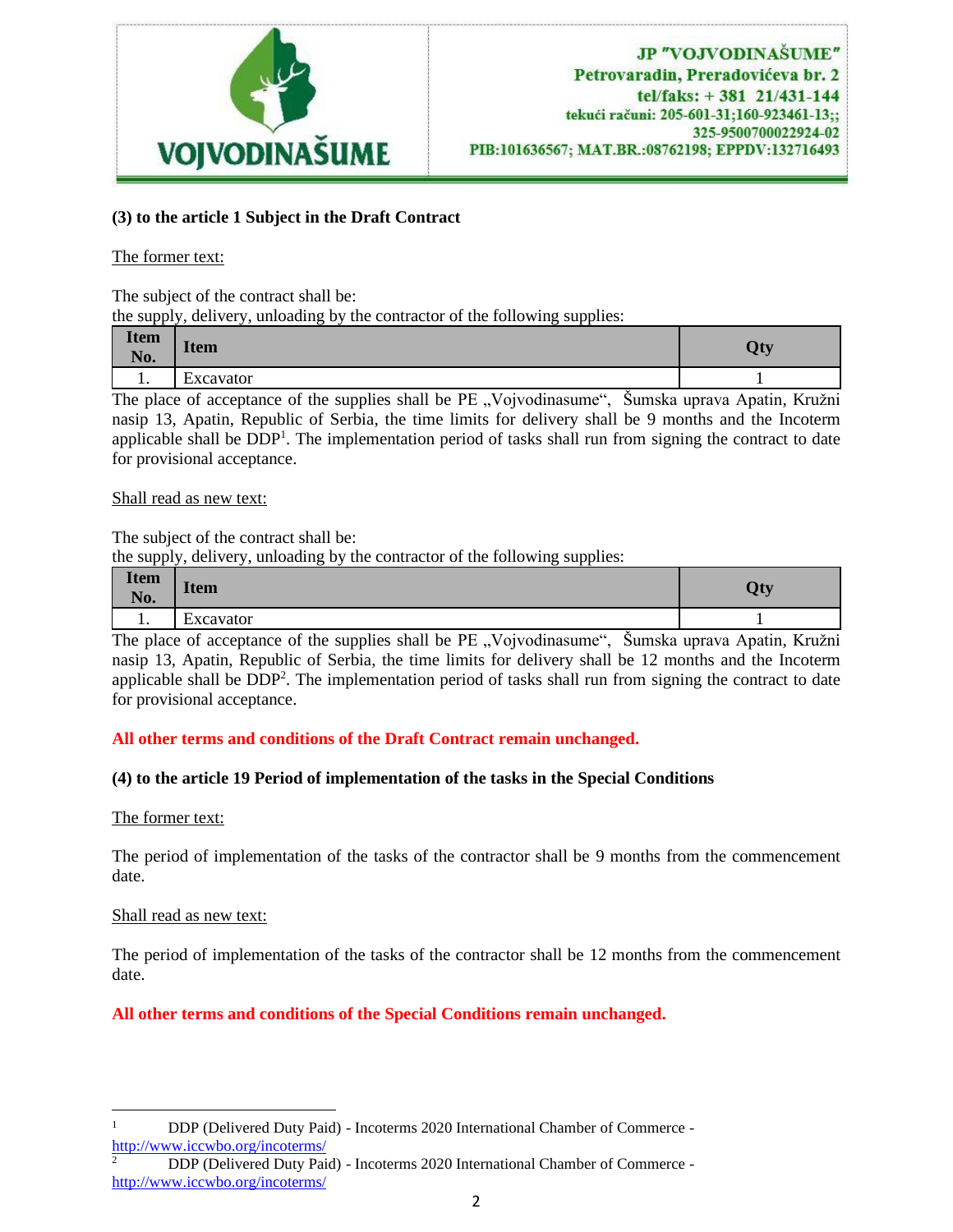

# **(5) to the Item 1. Excavator in the ANNEX II + III: TECHNICAL SPECIFICATIONS + TECHNICAL OFFER**

The former text:

| 2.                                            |                                                                             |  |
|-----------------------------------------------|-----------------------------------------------------------------------------|--|
| <b>Specifications required</b>                |                                                                             |  |
| <b>Excavator</b>                              |                                                                             |  |
| <b>Quantity: 1 unit</b>                       |                                                                             |  |
| <b>Technical requirement:</b>                 |                                                                             |  |
| Engine power kW (po ISO 9249)                 | 110 kW-120 kW                                                               |  |
| Engine type                                   | Diesel engine with common-rail injection, turbo charger and after cooler    |  |
| Engine max. torque (ISO 9249)                 | min 650 Nm                                                                  |  |
| Machine operating weight                      | $24t - 25t$                                                                 |  |
| Exhaust emission standard                     | EU Stage V                                                                  |  |
| Swing drive torque                            | min 70 kNm                                                                  |  |
| DEF (AdBlue) Tank                             | min 45 L                                                                    |  |
| Fuel tank                                     | min 400 L                                                                   |  |
| Locable fuel tank                             | Yes                                                                         |  |
| Electrical system voltage                     | 24V                                                                         |  |
| Maximum hydraulic oil pump flow               | min $2x 200$ L/min                                                          |  |
| Maximum hydraulic pump pressure               | min 380 bar                                                                 |  |
| Drawbar pull on crawler                       | min 230 kN                                                                  |  |
| Maximum travel speed                          | min. $5.9 \text{ km/h}$                                                     |  |
| Engine displacement                           | from 4 to $\overline{5L}$                                                   |  |
| Clearance                                     | min 480 mm                                                                  |  |
| <b>Stick</b>                                  | $6.0 - 6.5$ m                                                               |  |
| Mono Boom digging force (ISO<br>6015          | $min$ 105 kN                                                                |  |
| Stick digging force (ISO 6015)                | min 60 kN                                                                   |  |
| Bucket digging force (ISO 6015)               | min 95 kN                                                                   |  |
| Mono Boom                                     | min 8.5-9.0 m                                                               |  |
| <b>Transport length</b>                       | max 13 m                                                                    |  |
| Horizontal reach                              | min 15.5 m                                                                  |  |
| Digging depth                                 | min 11,5 m                                                                  |  |
| Noise level in the cabin                      | max 70 dB                                                                   |  |
| Bucket capacity with teeth for                |                                                                             |  |
| material specific weight 1.8 t/m <sup>3</sup> | min. $0.6 \text{ m}^3$                                                      |  |
| Ditch cleaning bucket width                   | min. 2000 mm                                                                |  |
| Air conditioning                              | <b>YES</b>                                                                  |  |
| Radio                                         | <b>YES</b>                                                                  |  |
| Track pad width                               | min. 700 mm                                                                 |  |
| Other minimal requirements:                   |                                                                             |  |
|                                               | 3-piece chain guide                                                         |  |
|                                               | Additional reinforced cover and base plate for undercarriage center section |  |
|                                               | Radiator fine mesh protection grid                                          |  |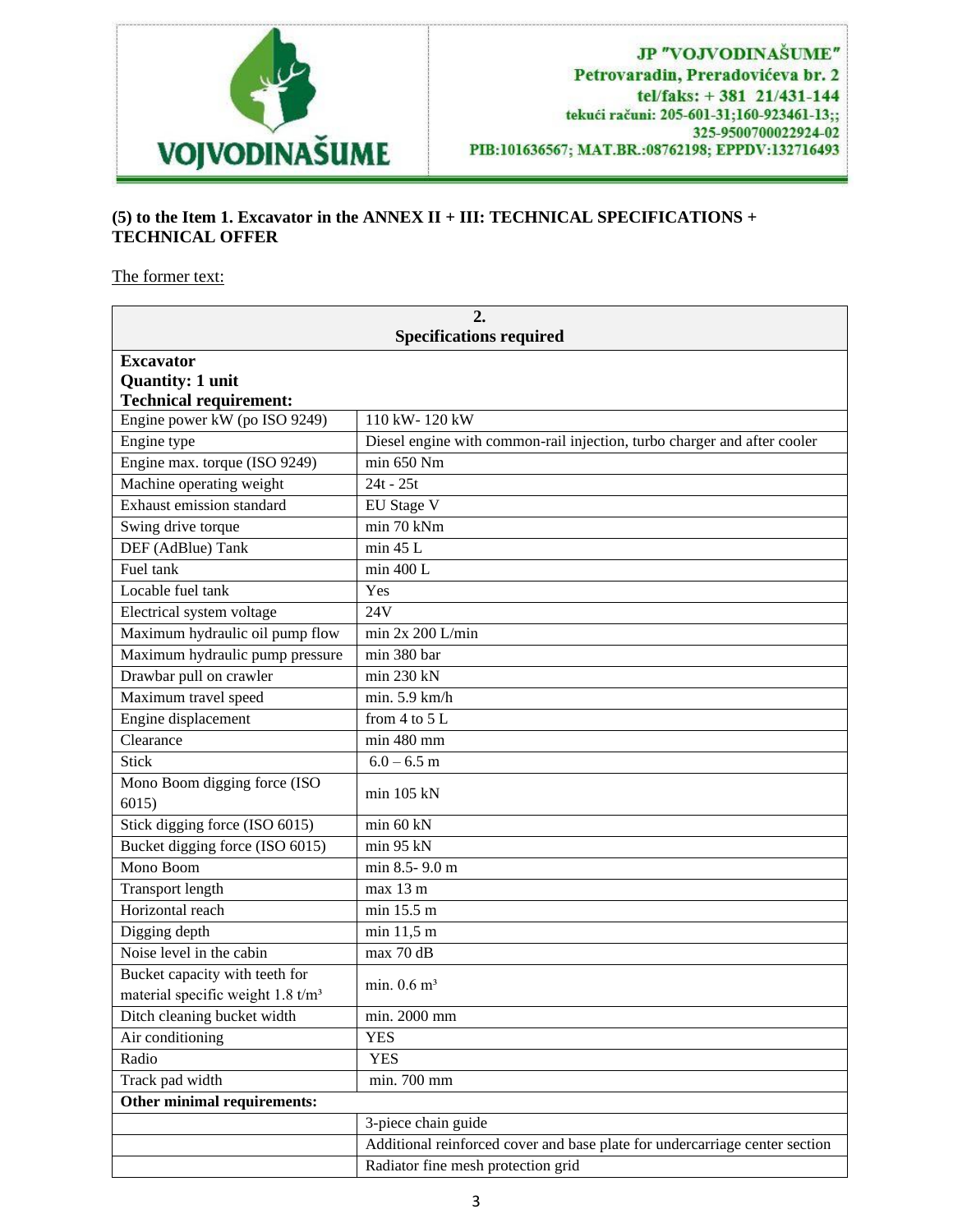

## JP "VOJVODINAŠUME" Petrovaradin, Preradovićeva br. 2 tel/faks: +381 21/431-144 tekući računi: 205-601-31;160-923461-13;; 325-9500700022924-02 PIB:101636567; MAT.BR.:08762198; EPPDV:132716493

| 2.<br><b>Specifications required</b> |                                                                           |  |
|--------------------------------------|---------------------------------------------------------------------------|--|
|                                      | Air pre-filter with cyclonical dust trap                                  |  |
|                                      | Automatic central lubrication system                                      |  |
|                                      | Centralized lubrication extended for connecting link                      |  |
|                                      | Medium pressure hydraulic circuit                                         |  |
|                                      | Floating boom                                                             |  |
|                                      | All LED lights                                                            |  |
|                                      | Integrated fuel pump                                                      |  |
|                                      | Automatic reversible fan                                                  |  |
|                                      | Rear camera                                                               |  |
|                                      | Side camera                                                               |  |
|                                      | Automatic engine idling / speed increase, controlled via joystick sensors |  |
|                                      | Multifunctional colour display, large, minimum 8"                         |  |
|                                      | ROPS cab protection                                                       |  |
|                                      | Magnetic rod in the hydraulic tank                                        |  |
|                                      | Rotating beacon on cabin, LED, 1 piece                                    |  |
|                                      | Acoustical back-up alarm                                                  |  |
|                                      | LiDAT system 10 years free use                                            |  |
|                                      | Overload protection system                                                |  |
|                                      | Load chart                                                                |  |
|                                      | Laminated glass for cab                                                   |  |
|                                      | Pipe fracture safety valve for stick cylinder                             |  |
|                                      | Pipe fracture safety valves for boom cylinders                            |  |
|                                      | Extended warranty for the whole machine 4 years or 6000 working hours,    |  |
|                                      | whichever occurs first                                                    |  |

| All items | <b>Installation</b> performed by contractor or authorised service provider. All the equipment must |
|-----------|----------------------------------------------------------------------------------------------------|
|           | include all necessary parts and standards for its installation.                                    |
| All items | <b>Testing</b> of all basic functions of the instrument on a set of producers standard samples     |
|           | commonly used for the corresponding instrument.                                                    |
|           | Installed equipment must be tested as system, compatible with existing system.                     |
| All items | Technical documentation for equipment (Operating manuals/ Users Guide/ Equipment operating         |
|           | instructions/ Cleaning procedures/ Maintenance procedures/ Calibration procedures) upon            |
|           | delivery.                                                                                          |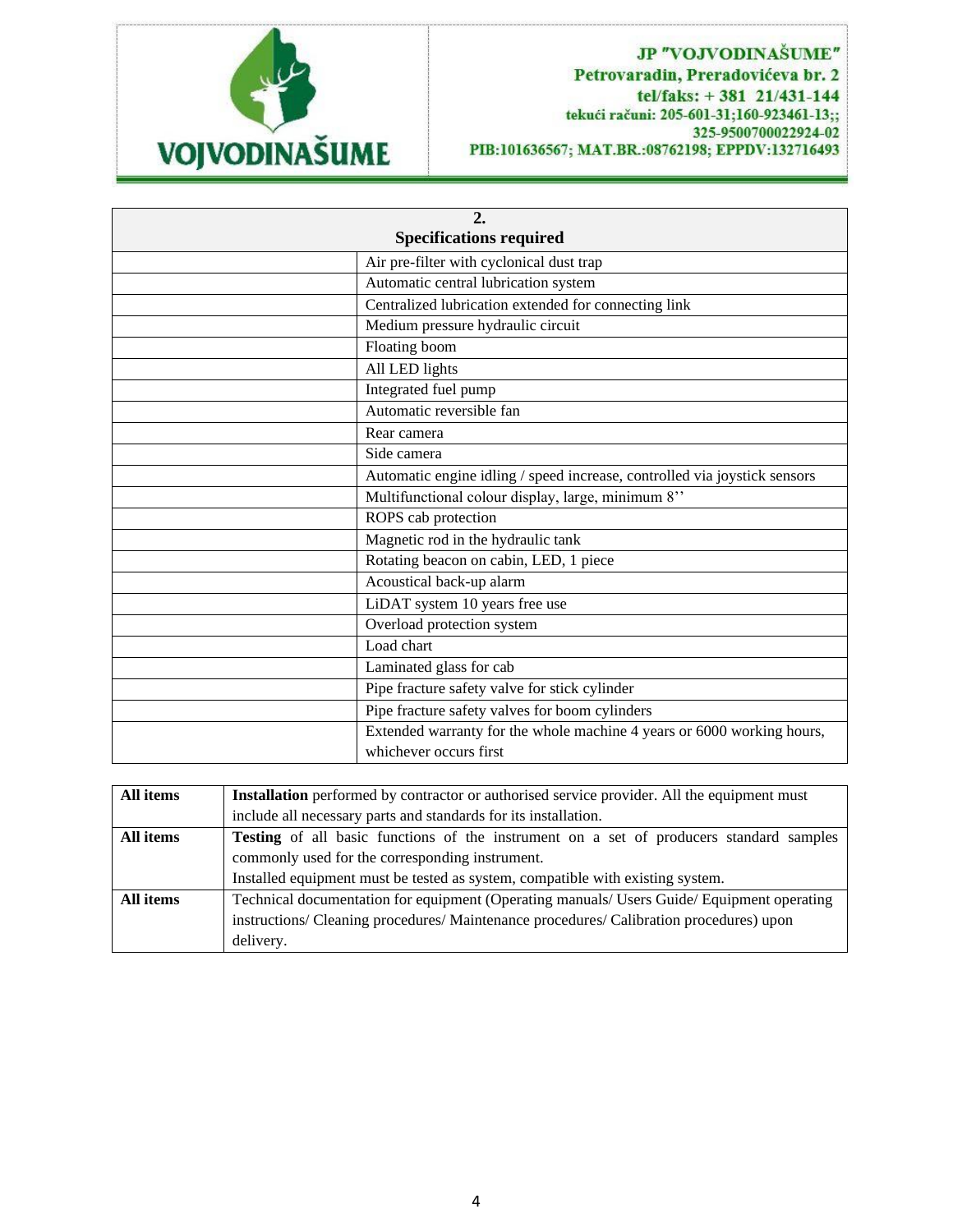

| All items | Warranty                                                                                                                |
|-----------|-------------------------------------------------------------------------------------------------------------------------|
|           | Tenderers must provide local reliable warranty service agent providing maintenance and the                              |
|           | rapid supply of equipment spare parts and consumables for the Warranty duration of one year.                            |
|           | Offer must include warranty service description including:                                                              |
|           | • Service organisation contact data including name, postal address, telephone number, fax<br>number and e-mail address; |
|           | • Help Desk (phone) support, which must be available during working hours, $8AM - 6PM$ ;                                |
|           | • Guaranteed maximum response time to submitted maintenance support request (fax or e-mail)<br>of 1 (one) working day;  |
|           | • Guaranteed that any requests for services will be attended to within 24 hours;                                        |
|           | • Guarantee that all items can be repaired or alternatively replaced within a maximum of 72<br>hours:                   |
|           | Guarantee that genuine spare parts and consumables will be available for a period of minimum 3                          |
|           | years from the date of final acceptance of the equipment.                                                               |

Shall read as new text:

| 2.<br><b>Specifications required</b> |                                                                          |  |
|--------------------------------------|--------------------------------------------------------------------------|--|
| <b>Excavator</b>                     |                                                                          |  |
| <b>Quantity: 1 unit</b>              |                                                                          |  |
| <b>Technical requirement:</b>        |                                                                          |  |
| Engine power kW (po ISO 9249)        | 110 kW-120 kW                                                            |  |
| Engine type                          | Diesel engine with common-rail injection, turbo charger and after cooler |  |
| Engine max. torque (ISO 9249)        | min 650 Nm                                                               |  |
| Machine operating weight             | $24t - 25t$                                                              |  |
| Exhaust emission standard            | EU Stage V                                                               |  |
| Swing drive torque                   | min 70 kNm                                                               |  |
| DEF (AdBlue) Tank                    | min 45 L                                                                 |  |
| Fuel tank                            | min 400 L                                                                |  |
| Locable fuel tank                    | Yes                                                                      |  |
| Electrical system voltage            | 24V                                                                      |  |
| Maximum hydraulic oil pump flow      | min 2x 200 L/min                                                         |  |
| Maximum hydraulic pump pressure      | min 380 bar                                                              |  |
| Drawbar pull on crawler              | min 230 kN                                                               |  |
| Maximum travel speed                 | min. $5.9 \text{ km/h}$                                                  |  |
| Engine displacement                  | from $4$ to $5$ L                                                        |  |
| Clearance                            | min 480 mm                                                               |  |
| <b>Stick</b>                         | $6.0 - 6.5$ m                                                            |  |
| Stick digging force (ISO 6015)       | min 60 kN                                                                |  |
| Bucket digging force (ISO 6015)      | min 95 kN                                                                |  |
| Mono Boom                            | min 8.5-9.0 m                                                            |  |
| <b>Transport length</b>              | max 13 m                                                                 |  |
| Horizontal reach                     | min 15.5 m                                                               |  |
| Digging depth                        | min 11,5 m                                                               |  |
| Noise level in the cabin             | max 70 dB                                                                |  |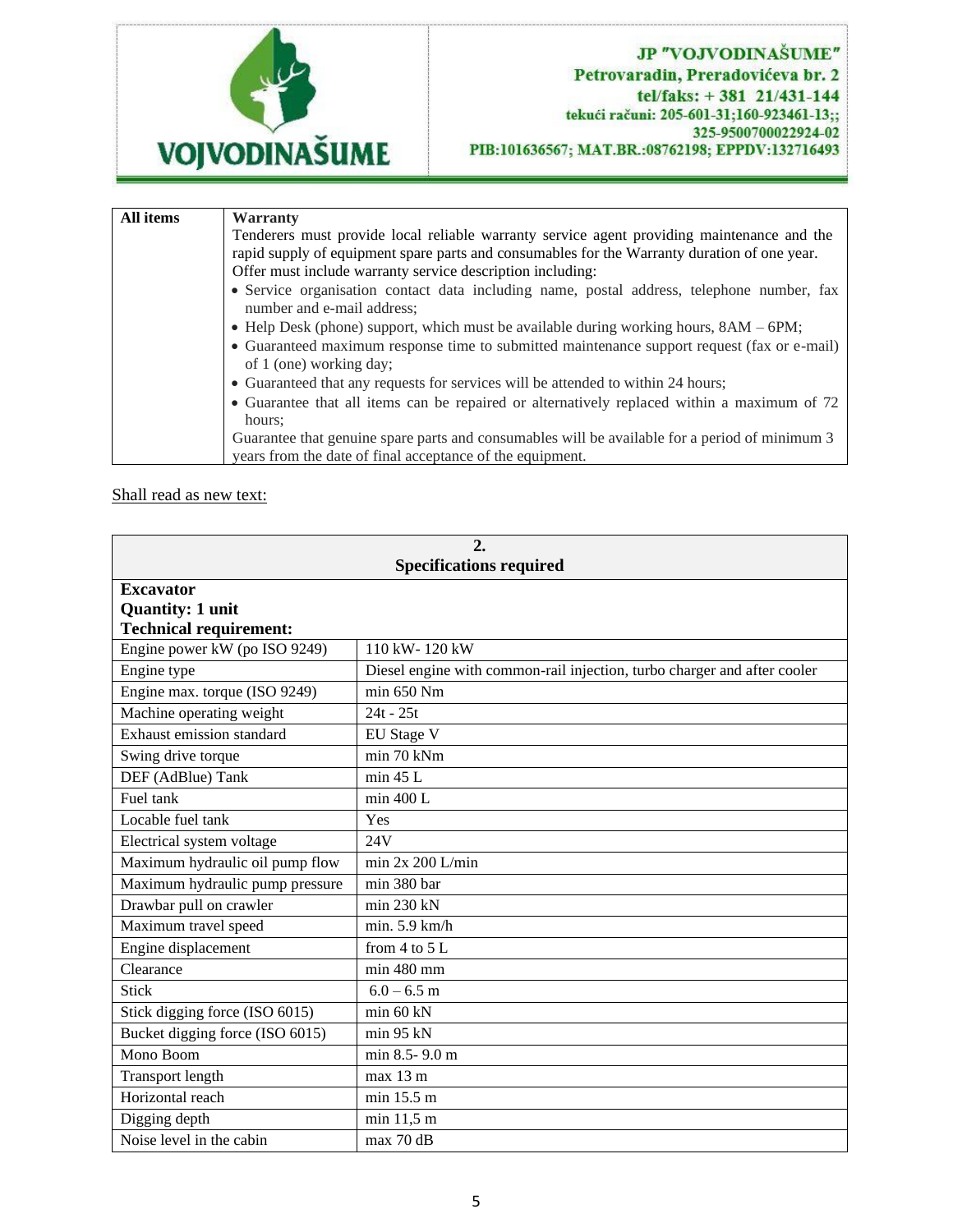

## JP "VOJVODINAŠUME" Petrovaradin, Preradovićeva br. 2 tel/faks: +381 21/431-144 tekući računi: 205-601-31;160-923461-13;; 325-9500700022924-02 PIB:101636567; MAT.BR.:08762198; EPPDV:132716493

| 2.                                            |                                                                             |  |  |
|-----------------------------------------------|-----------------------------------------------------------------------------|--|--|
|                                               | <b>Specifications required</b>                                              |  |  |
| Bucket capacity with teeth for                | min. $0.6 \text{ m}^3$                                                      |  |  |
| material specific weight 1.8 t/m <sup>3</sup> |                                                                             |  |  |
| Ditch cleaning bucket width                   | min. 2000 mm                                                                |  |  |
| Air conditioning                              | <b>YES</b>                                                                  |  |  |
| Radio                                         | <b>YES</b>                                                                  |  |  |
| Track pad width                               | min. 700 mm                                                                 |  |  |
| Other minimal requirements:                   |                                                                             |  |  |
|                                               | 3-piece chain guide                                                         |  |  |
|                                               | Additional reinforced cover and base plate for undercarriage center section |  |  |
|                                               | Radiator fine mesh protection grid                                          |  |  |
|                                               | Air pre-filter with cyclonical dust trap                                    |  |  |
|                                               | Automatic central lubrication system                                        |  |  |
|                                               | Centralized lubrication extended for connecting link                        |  |  |
|                                               | Medium pressure hydraulic circuit                                           |  |  |
|                                               | Floating boom                                                               |  |  |
|                                               | All LED lights                                                              |  |  |
|                                               | Integrated fuel pump                                                        |  |  |
|                                               | Automatic reversible fan                                                    |  |  |
|                                               | Rear camera                                                                 |  |  |
|                                               | Side camera                                                                 |  |  |
|                                               | Automatic engine idling / speed increase, controlled via joystick sensors   |  |  |
|                                               | Multifunctional colour display, large, minimum 8"                           |  |  |
|                                               | ROPS cab protection                                                         |  |  |
|                                               | Magnetic rod in the hydraulic tank                                          |  |  |
|                                               | Rotating beacon on cabin, LED, 1 piece                                      |  |  |
|                                               | Acoustical back-up alarm                                                    |  |  |
|                                               | LiDAT system 10 years free use                                              |  |  |
|                                               | Overload protection system                                                  |  |  |
|                                               | Load chart                                                                  |  |  |
|                                               | Laminated glass for cab                                                     |  |  |
|                                               | Pipe fracture safety valve for stick cylinder                               |  |  |
|                                               | Pipe fracture safety valves for boom cylinders                              |  |  |
|                                               | Extended warranty for the whole machine 4 years or 6000 working hours,      |  |  |
|                                               | whichever occurs first                                                      |  |  |

| All items | Installation performed by contractor or authorised service provider. All the equipment must    |  |
|-----------|------------------------------------------------------------------------------------------------|--|
|           | include all necessary parts and standards for its installation.                                |  |
| All items | <b>Testing</b> of all basic functions of the instrument on a set of producers standard samples |  |
|           | commonly used for the corresponding instrument.                                                |  |
|           | Installed equipment must be tested as system, compatible with existing system.                 |  |
| All items | Technical documentation for equipment (Operating manuals/ Users Guide/ Equipment operating     |  |
|           | instructions/ Cleaning procedures/ Maintenance procedures/ Calibration procedures) upon        |  |
|           | delivery.                                                                                      |  |